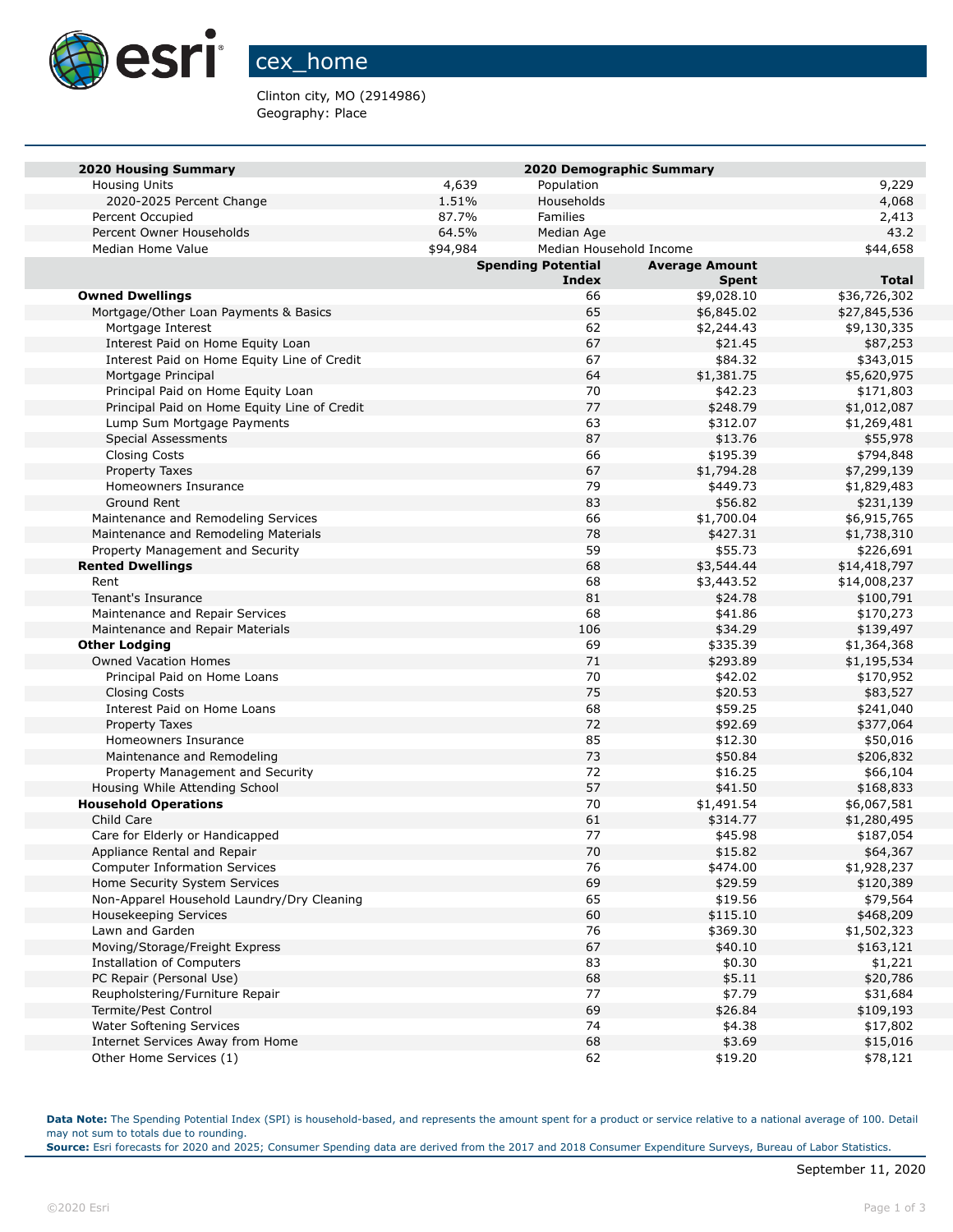

Clinton city, MO (2914986) Geography: Place

|                                              | <b>Spending Potential</b> | <b>Average Amount</b> |              |
|----------------------------------------------|---------------------------|-----------------------|--------------|
|                                              | Index                     | <b>Spent</b>          | Total        |
| <b>Utilities, Fuels, Public Services</b>     | 78                        | \$3,797.87            | \$15,449,721 |
| <b>Bottled Gas</b>                           | 118                       | \$59.61               | \$242,478    |
| Electricity                                  | 82                        | \$1,470.91            | \$5,983,667  |
| Fuel Oil                                     | 63                        | \$46.99               | \$191,151    |
| Natural Gas                                  | 78                        | \$389.20              | \$1,583,255  |
| <b>Phone Services</b>                        | 75                        | \$1,281.02            | \$5,211,170  |
| Water and Other Public Services              | 73                        | \$541.32              | \$2,202,085  |
| Coal/Wood/Other Fuel                         | 110                       | \$8.83                | \$35,915     |
| <b>Housekeeping Supplies</b>                 | 77                        | \$596.29              | \$2,425,724  |
| Laundry and Cleaning Supplies                | 78                        | \$172.15              | \$700,323    |
| Postage and Stationery                       | 74                        | \$129.68              | \$527,555    |
| Other HH Products (2)                        | 77                        | \$294.46              | \$1,197,846  |
| <b>Household Textiles</b>                    | 72                        | \$73.28               | \$298,095    |
| <b>Bathroom Linens</b>                       | 73                        | \$11.83               | \$48,125     |
| <b>Bedroom Linens</b>                        | 71                        | \$38.08               | \$154,906    |
| Kitchen, Dining Room and other Linens        | 72                        | \$7.56                | \$30,745     |
| Curtains and Draperies                       | 77                        | \$11.65               | \$47,401     |
| Slipcovers, Decorative Pillows               | 70                        | \$4.16                | \$16,917     |
| <b>Furniture</b>                             | 69                        | \$443.61              | \$1,804,625  |
| Mattresses and Box Springs                   | 73                        | \$87.98               | \$357,919    |
| Other Bedroom Furniture                      | 65                        | \$72.61               | \$295,388    |
| Sofas                                        | 70                        | \$130.73              | \$531,826    |
| Living Room Chairs                           | 78                        | \$40.11               | \$163,152    |
| Living Room Tables                           | 70                        | \$12.86               | \$52,318     |
| Kitchen, Dining Room Furniture               | 65                        | \$30.44               | \$123,838    |
| <b>Infant Furniture</b>                      | 72                        | \$10.65               | \$43,314     |
| <b>Outdoor Furniture</b>                     | 65                        | \$26.12               | \$106,245    |
| Wall Units, Cabinets, Other Furniture (3)    | 66                        | \$32.11               | \$130,625    |
| <b>Major Appliances</b>                      | 72                        | \$259.87              | \$1,057,166  |
| Dishwashers, Disposals & Range Hoods         | 67                        | \$20.53               | \$83,536     |
| Refrigerators and Freezers                   | 71                        | \$79.23               | \$322,291    |
| Clothes Washers & Dryers                     | 72                        | \$70.03               | \$284,880    |
| Cooking Stoves and Ovens                     | 75                        | \$35.53               | \$144,541    |
| Microwave Ovens                              | 79                        | \$12.96               | \$52,735     |
| Window Air Conditioners                      | 74                        | \$6.07                | \$24,710     |
| Electric Floor Cleaning Equipment            | 77                        | \$20.03               | \$81,498     |
| Sewing Machines and Miscellaneous Appliances | 73                        | \$15.48               | \$62,975     |

**Data Note:** The Spending Potential Index (SPI) is household-based, and represents the amount spent for a product or service relative to a national average of 100. Detail may not sum to totals due to rounding.

**Source:** Esri forecasts for 2020 and 2025; Consumer Spending data are derived from the 2017 and 2018 Consumer Expenditure Surveys, Bureau of Labor Statistics.